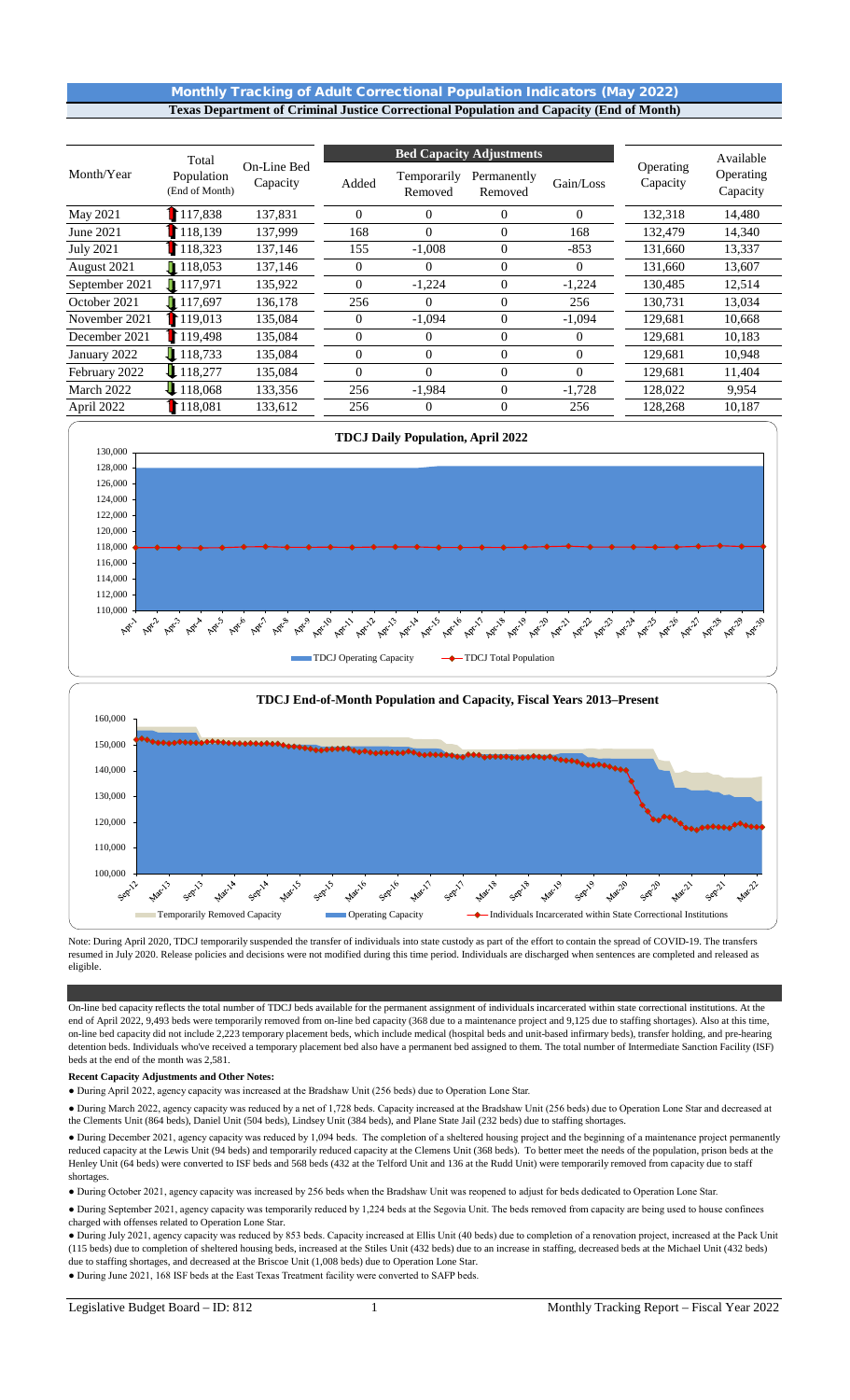# Monthly Tracking of Adult Correctional Population Indicators (May 2022) **Texas Department of Criminal Justice Community Supervision (Adult Probation) Populations**

|            | (End of Month) | <b>Individuals Under Direct Supervision</b> | <b>Supervision Placements</b> <sup>1</sup> |        |             |  |  |
|------------|----------------|---------------------------------------------|--------------------------------------------|--------|-------------|--|--|
| Month/Year | Felony         | Misdemeanor                                 | Month/Year                                 | Felony | Misdemeanor |  |  |
| Apr-2021   | 137,146        | 47,229                                      | Apr-2021                                   | 3,877  | 5,221       |  |  |
| May-2021   | 137,029        | 48,579                                      | May-2021                                   | 3,736  | 5,028       |  |  |
| Jun-2021   | 136,689        | 50,067                                      | Jun-2021                                   | 4,295  | 5,838       |  |  |
| Jul-2021   | 136,221        | 51,576                                      | Jul-2021                                   | 3,896  | 5,464       |  |  |
| Aug-2021   | 135,924        | 53,293                                      | Aug-2021                                   | 4,252  | 5,910       |  |  |
| Sep-2021   | 136,207        | 54.439                                      | Sep-2021                                   | 4,705  | 5,355       |  |  |
| Oct-2021   | 136,536        | 56,093                                      | Oct-2021                                   | 4,358  | 5,939       |  |  |
| Nov-2021   | 136,357        | 57,321                                      | Nov-2021                                   | 4,002  | 5,118       |  |  |
| Dec-2021   | 136,574        | 58.685                                      | Dec-2021                                   | 3,481  | 4.449       |  |  |
| Jan-2022   | 136,300        | 59,687                                      | Jan-2022                                   | 3,961  | 4,931       |  |  |
| Feb-2022   | 135,888        | 60,673                                      | Feb-2022                                   | 3,930  | 4,937       |  |  |
| Mar-2022   | 136,508        | 62,381                                      | Mar-2022                                   | 4,787  | 6,311       |  |  |
| Average    | 136.448        | 55,002                                      | Total                                      | 49,280 | 64.501      |  |  |



Month/Year Felony Misdemeanor Month/Year Felony Misdemeanor Apr-2021 1,458 752 Apr-2021 2,527 3,106 Apr-2021 1,458 752<br>May-2021 2,470 2,939 May-2021 1,346 649 May-2021  $\frac{J_{\text{un}}-2021}{J_{\text{ul}}-2021}$  2,513 3,227  $\frac{J_{\text{un}}-2021}{J_{\text{ul}}-2021}$  1,502 796 Jul-2021 2,210 2,939 Jul-2021 1,370 708  $\frac{2,533}{2,215}$   $\frac{3,118}{3,169}$   $\frac{\text{Aug-2021}}{\text{Sep-2021}}$  $\frac{ \text{Sep-}2021 \qquad 2,215 \qquad 3,169}{ \text{Oct-}2021 \qquad 2,289 \qquad 3,067} \quad \frac{\text{Sep-}2021 \qquad 1,571 \qquad 676}{ \text{Oct-}2021 \qquad 1,504}$ Oct-2021 2,289 3,067 Oct-2021 1,504 756 Nov-2021 2,087 2,974 Nov-2021 1,307 687 Dec-2021 1,939 2,872 Dec-2021 1,200 556<br>
Jan-2022 2,238 3,076 Jan-2022 1,261 666<br>
Feb-2022 2,132 3,024 Feb-2022 1,435 676 Jan-2022 Feb-2022 2,132 3,024 Feb-2022 1,435 676 Mar-2022 2,316 3,509 Mar-2022 1,561 841 Total 27,469 37,020 Total 16,958 8,485 **Successful Supervision Terminations2 Unsuccessful Supervision Terminations3**



# **Parole and Discretionary Mandatory Supervision Case Considerations, Case Approvals, and Case Approval Rates**

|            | Parole              |                  | <b>Discretionary</b><br><b>Mandatory Supervision</b> |                     |                  | 90,000          | Parole and DMS Considerations, Approvals, and Rates<br><b>Fiscal Years 2013 - Present</b> |      |                                                    |      |      |                    |      |                                                                                 |      |       |  |
|------------|---------------------|------------------|------------------------------------------------------|---------------------|------------------|-----------------|-------------------------------------------------------------------------------------------|------|----------------------------------------------------|------|------|--------------------|------|---------------------------------------------------------------------------------|------|-------|--|
| Month/Year | Cases<br>Considered | Approval<br>Rate | Month/Year                                           | Cases<br>Considered | Approval<br>Rate | 80,000          |                                                                                           |      |                                                    |      |      |                    |      |                                                                                 |      |       |  |
| May-2021   | 5,404               | 38.4%            | May-2021                                             | 1,308               | 49.2%            | 70,000          |                                                                                           |      |                                                    |      |      |                    |      |                                                                                 |      |       |  |
| Jun-2021   | 6,113               | 41.2%            | Jun-2021                                             | 1,205               | 46.6%            | 60,000          |                                                                                           |      |                                                    |      |      |                    |      |                                                                                 |      |       |  |
| Jul-2021   | 6,072               | 37.4%            | Jul-2021                                             | 1,137               | 42.6%            | 50,000          |                                                                                           |      |                                                    |      |      |                    |      |                                                                                 |      |       |  |
| Aug-2021   | 5,583               | 39.4%            | Aug-2021                                             | 1,194               | 43.4%            | Cases<br>40,000 |                                                                                           |      |                                                    |      |      |                    |      |                                                                                 |      |       |  |
| Sep-2021   | 5,239               | 37.5%            | $Sep-2021$                                           | 1,029               | 46.1%            |                 |                                                                                           |      |                                                    |      |      |                    |      |                                                                                 |      |       |  |
| Oct-2021   | 5,162               | 36.2%            | Oct-2021                                             | 996                 | 41.3%            | 30,000          |                                                                                           |      |                                                    |      |      |                    |      |                                                                                 |      |       |  |
| Nov-2021   | 4,932               | 37.2%            | Nov-2021                                             | 1,154               | 48.5%            | 20,000          |                                                                                           |      |                                                    |      |      |                    |      |                                                                                 |      |       |  |
| Dec-2021   | 4,615               | 42.9%            | Dec-2021                                             | 1,183               | 50.0%            | 10,000          |                                                                                           |      |                                                    |      |      |                    |      |                                                                                 |      |       |  |
| Jan-2022   | 4,547               | 43.1%            | Jan-2022                                             | 1,247               | 52.4%            |                 |                                                                                           |      |                                                    |      |      |                    |      |                                                                                 |      |       |  |
| Feb-2022   | 4,335               | 43.5%            | Feb-2022                                             | 1,094               | 52.8%            |                 | 2013                                                                                      | 2014 | 2015                                               | 2016 | 2017 | 2018               | 2019 | 2020                                                                            | 2021 | 2022* |  |
| Mar-2022   | 5,868               | 40.6%            | Mar-2022                                             | 1,312               | 50.2%            |                 |                                                                                           |      |                                                    |      |      | <b>Fiscal Year</b> |      |                                                                                 |      |       |  |
| Apr-2022   | 5,120               | 38.7%            | Apr-2022                                             | 1,156               | 51.2%            |                 |                                                                                           |      | Parole Considerations<br><b>DMS</b> Considerations |      |      |                    |      | <b>Parole Approvals</b><br><b>DMS</b> Approvals                                 |      |       |  |
| Average    | 5,249               | 39.6%            | Average                                              | 1,168               | 48.0%            |                 |                                                                                           |      | -Parole Approval Rate                              |      |      |                    |      | -DMS Approval Rate                                                              |      |       |  |
|            |                     |                  |                                                      |                     |                  |                 |                                                                                           |      |                                                    |      |      |                    |      | *Fiscal Year 2022 is based on eight months of data (September 2021-April 2022). |      |       |  |

#### **Parole Supervision Population**



| <b>Active Parole</b><br><b>Supervision Population</b> |                                           |  |  |  |  |  |  |  |  |
|-------------------------------------------------------|-------------------------------------------|--|--|--|--|--|--|--|--|
| Month/Year                                            | <b>Total Population</b><br>(End-of-Month) |  |  |  |  |  |  |  |  |
| Apr-2021                                              | 84,014                                    |  |  |  |  |  |  |  |  |
| May-2021                                              | 83,638                                    |  |  |  |  |  |  |  |  |
| Jun-2021                                              | 82,905                                    |  |  |  |  |  |  |  |  |
| Jul-2021                                              | 82,171                                    |  |  |  |  |  |  |  |  |
| Aug-2021                                              | 81.180                                    |  |  |  |  |  |  |  |  |
| Sep-2021                                              | 80.843                                    |  |  |  |  |  |  |  |  |
| Oct-2021                                              | 80.349                                    |  |  |  |  |  |  |  |  |
| Nov-2021                                              | 79,886                                    |  |  |  |  |  |  |  |  |
| Dec-2021                                              | 79.739                                    |  |  |  |  |  |  |  |  |
| Jan-2022                                              | 79,451                                    |  |  |  |  |  |  |  |  |
| Feb-2022                                              | 79,418                                    |  |  |  |  |  |  |  |  |
| Mar-2022                                              | 79,053                                    |  |  |  |  |  |  |  |  |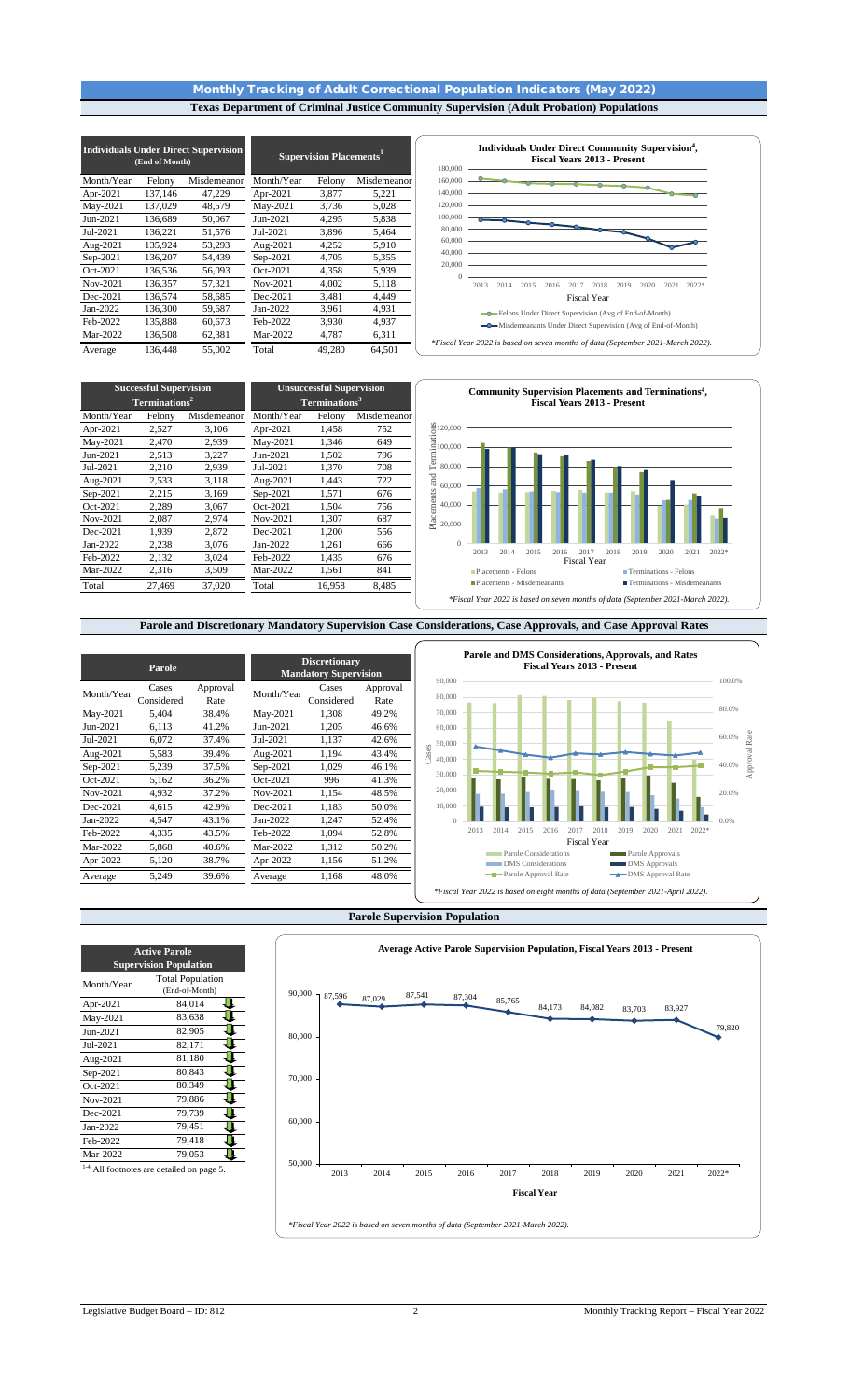



| <b>Residential Populations (Average Daily Population)</b> |          |       |
|-----------------------------------------------------------|----------|-------|
|                                                           | Contract | Total |

| Month/Year                          | Institutions   | Halfway<br>Houses | Contract<br>Residential<br>Placements | Total<br>Residential<br>Population |
|-------------------------------------|----------------|-------------------|---------------------------------------|------------------------------------|
| May-2021                            | 672            | 57                | 55                                    | 784                                |
| Jun-2021                            | 678            | 54                | 56                                    | 788                                |
| Jul-2021                            | 692            | 54                | 57                                    | 803                                |
| Aug-2021                            | 692            | 55                | 57                                    | 804                                |
| Sep-2021                            | 671            | 62                | 53                                    | 787                                |
| Oct-2021                            | 670            | 63                | 50                                    | 783                                |
| Nov-2021                            | 651            | 71                | 48                                    | 771                                |
| Dec-2021                            | 635            | 69                | 46                                    | 750                                |
| Jan-2022                            | 596            | 55                | 43                                    | 694                                |
| Feb-2022                            | 584            | 52                | 43                                    | 679                                |
| Mar-2022                            | 567            | 63                | 55                                    | 686                                |
| Apr-2022                            | 562            | 66                | 61                                    | 689                                |
| FY '21 thru April                   | 613            | 57                | 56                                    | 726                                |
| FY ' 22 thru April                  | 617            | 63                | 50                                    | 730                                |
| # change '21 to '22 <sup>10</sup>   | $\overline{4}$ | 6                 | $-6$                                  | $\overline{4}$                     |
| $%$ change '21 to '22 <sup>10</sup> | 0.7%           | 10.9%             | $-11.1%$                              | 0.5%                               |
|                                     |                |                   |                                       |                                    |

|                     |                       |                              |                  |                |                                         | <b>State Residential Admissions by Admission Type</b> |              |                                 |                |                |                    |                         |
|---------------------|-----------------------|------------------------------|------------------|----------------|-----------------------------------------|-------------------------------------------------------|--------------|---------------------------------|----------------|----------------|--------------------|-------------------------|
|                     |                       | New Commitments <sup>2</sup> |                  |                | Multiple and Recommitments <sup>5</sup> |                                                       |              | Parole Revocations <sup>6</sup> |                |                |                    |                         |
| Month/              | Determinate           | Indeterminate                | <b>Total New</b> | Determinate    |                                         | Indeterminate Total Multiple and                      | Felony       | Misdemeanor                     | Technical      | Total          | Other <sup>'</sup> | Total                   |
| Year                | Sentence <sup>®</sup> | Sentence                     | Commitments      | Sentence       | Sentence                                | Recommitments                                         | Offense      | Offense                         | Violation      | Revocations    |                    | Admissions <sup>'</sup> |
| May-2021            | 16                    | 31                           | 47               |                | $\Omega$                                |                                                       | 3            | $\overline{2}$                  | $\Omega$       | 5              | $\Omega$           | 53                      |
| Jun-2021            | 14                    | 40                           | 54               | $\mathbf{0}$   | 2                                       | $\overline{c}$                                        | 2            |                                 |                |                |                    | 61                      |
| Jul-2021            | 11                    | 39                           | 50               | $\Omega$       |                                         |                                                       |              | $\Omega$                        | 3              | 4              |                    | 56                      |
| Aug-2021            | 8                     | 22                           | 30               | $\mathbf{0}$   |                                         |                                                       | $\Omega$     | $\overline{c}$                  | $\theta$       | $\overline{c}$ |                    | 34                      |
| Sep-2021            | 9                     | 18                           | 27               | $\Omega$       |                                         |                                                       |              | $\overline{2}$                  | $\Omega$       | 3              | $\Omega$           | 31                      |
| Oct-2021            | 10                    | 26                           | 36               | $\Omega$       | $\Omega$                                | $\mathbf{0}$                                          | $\mathbf{3}$ | $\Omega$                        | $\overline{2}$ | 5              |                    | 42                      |
| Nov-2021            | 11                    | 27                           | 38               | $\mathbf{0}$   | $\overline{c}$                          | $\overline{c}$                                        |              |                                 |                | 3              |                    | 44                      |
| Dec-2021            | 11                    | 20                           | 31               | $\mathbf{0}$   |                                         |                                                       | $\Omega$     | 3                               | $\overline{2}$ | 5              | $\Omega$           | 37                      |
| Jan-2022            |                       | 3                            |                  | $\mathbf{0}$   | $\mathbf{0}$                            | $\Omega$                                              |              |                                 | $\Omega$       | h              |                    | $\tau$                  |
| Feb-2022            | 11                    | 51                           | 62               | $\mathbf{0}$   |                                         |                                                       | $\Omega$     | $\overline{2}$                  |                | 3              | 3                  | 69                      |
| Mar-2022            | 18                    | 37                           | 55               | $\mathbf{0}$   | $\mathbf{0}$                            | $\mathbf{0}$                                          | $\Omega$     |                                 | $\Omega$       |                |                    | 63                      |
| Apr-2022            | 13                    | 25                           | 38               |                |                                         | $\overline{c}$                                        |              | $\overline{2}$                  |                |                |                    | 51                      |
| FY ' 21 thru April  | 97                    | 291                          | 388              | $\overline{c}$ | 4                                       | 6                                                     | Q            | 10                              | 6              | 25             |                    | 426                     |
| FY ' 22 thru April  | 84                    | 207                          | 291              |                | 6                                       | 7                                                     | $\mathbf{r}$ | 12                              |                | 26             | 20                 | 344                     |
| # change '21 to '22 | $-13$                 | $-84$                        | $-97$            | $^{-1}$        | $\mathcal{L}$                           |                                                       | $-2$         | $\overline{c}$                  |                |                | 13                 | $-82$                   |
| % change '21 to '22 | $-13.4%$              | $-28.9%$                     | $-25.0%$         | N/A            | 50.0%                                   | 16.7%                                                 | $-22.2%$     | 20.0%                           | 16.7%          | 4.0%           | 185.7%             | $-19.2%$                |

|                     |                    |                         |                   | <b>Average Length of Stay for State Residential Releases</b><br>(In Months) |                            |                   |                                        |                                    | <b>State Parole Populations</b><br>(Average Daily Population) |                                                 |
|---------------------|--------------------|-------------------------|-------------------|-----------------------------------------------------------------------------|----------------------------|-------------------|----------------------------------------|------------------------------------|---------------------------------------------------------------|-------------------------------------------------|
| Month/<br>Year      | New<br>Commitments | Multiple<br>Commitments | Felony<br>Offense | Parole Revocations<br>Misdemeanor<br>Offense                                | <b>Technical Violation</b> | Other             | <b>Total Average</b><br>Length of Stay | Texas<br>Juvenile<br>Justice Dept. | Interstate<br>Compact<br>(transfers-in)                       | <b>Total Parole</b><br>Population <sup>10</sup> |
| May-2021            | 20.9               | 17.2                    | 12.4              | N/A (No Releases)                                                           | N/A (No Releases)          | 6.2               | 19.9                                   | 215                                | 15                                                            | 230                                             |
| Jun-2021            | 18.5               | 17.5                    | 7.7               | N/A (No Releases)                                                           | 27.6                       | N/A (No Releases) | 18.4                                   | 216                                | 11                                                            | 227                                             |
| Jul-2021            | 18.4               | 15.1                    | N/A (No Releases) | 4.2                                                                         | 12.0                       | 2.8               | 17.4                                   | 209                                | 11                                                            | 220                                             |
| Aug-2021            | 16.5               | N/A (No Releases)       | N/A (No Releases) | 7.2                                                                         | 4.5                        | N/A (No Releases) | 15.0                                   | 195                                | 12                                                            | 207                                             |
| Sep-2021            | 19.8               | 11.5                    | 11.1              | 5.2                                                                         | 4.6                        | $19.3^9$          | 18.4                                   | 190                                | 12                                                            | 202                                             |
| Oct-2021            | 18.6               | N/A (No Releases)       | $0.3^9$           | 4.0                                                                         | 10.0                       | 3.7               | 17.4                                   | 187                                | 14                                                            | 201                                             |
| Nov-2021            | 15.1               | 9.0                     | 6.2               | 10.3                                                                        | N/A (No Releases)          | N/A (No Releases) | 14.5                                   | 186                                | 15                                                            | Û<br>201                                        |
| Dec-2021            | 17.7               | 15.3                    | 9.5               | 6.7                                                                         | 5.1                        | N/A (No Releases) | 16.2                                   | 190                                | 16                                                            | 206                                             |
| Jan-2022            | 16.4               | 21.6 <sup>9</sup>       | 6.0               | 4.3                                                                         | 5.2                        | 6.5               | 15.5                                   | 212                                | 16                                                            | 228                                             |
| Feb-2022            | 17.5               | 22.1                    | 5.0               | 6.6                                                                         | N/A (No Releases)          | N/A (No Releases) | 16.9                                   | 209                                | 17                                                            | 226                                             |
| Mar-2022            | 15.6               | 15.9                    | 13.2              | 7.9                                                                         | 3.5                        | N/A (No Releases) | 15.0                                   | 219                                | 17                                                            | 236                                             |
| Apr-2022            | 16.4               | N/A (No Releases)       | N/A (No Releases) | 4.9                                                                         | N/A (No Releases)          | 2.1               | 14.3                                   | 207                                | 17                                                            | 224                                             |
| FY '21 thru April   | 18.3               | 18.2                    | 9.9               | 8.3                                                                         | 5.3                        | 6.1               | 17.6                                   | 280                                | 16                                                            | 296                                             |
| FY ' 22 thru April  | 17.0               | 16.0                    | 9.0               | 7.1                                                                         | 5.7                        | 4.9               | 15.9                                   | 200                                | 16                                                            | 216                                             |
| # change '21 to '22 | $-1.3$             | $-2.1$                  | $-0.9$            | $-1.2$                                                                      | 0.4                        | $-1.2$            | $-1.7$                                 | $-80$                              | $-1$                                                          | $-88$                                           |
| % change '21 to '22 | $-7.1%$            | $-11.7%$                | $-9.1%$           | $-14.5%$                                                                    | 7.5%                       | $-19.7%$          | $-9.7%$                                | $-28.6%$                           | $-6.4%$                                                       | $-29.8%$                                        |



 $1-11$  All footnotes are detailed on page 5.

Capacity Adjustments and Other Notes:

● In August 2019, TJJD operating capacity decreased by 24 beds due to the closure of the Cottrell halfway house.

● In June 2018, TJJD operating capacity decreased by 149 beds. This was due to the transfer of the ownership of the Corsicana facility to the City of Corsicana.

• In September 2013, TJJD operating capacity decreased by 319 beds. This was due to the reduction in capacity at the Corsicana facility (49 beds), Giddings facility (46 beds), McLennan facility (120 beds), Ron Jackson I fa

Legislative Budget Board – ID: 812 3 Monthly Tracking Report – Fiscal Year 2022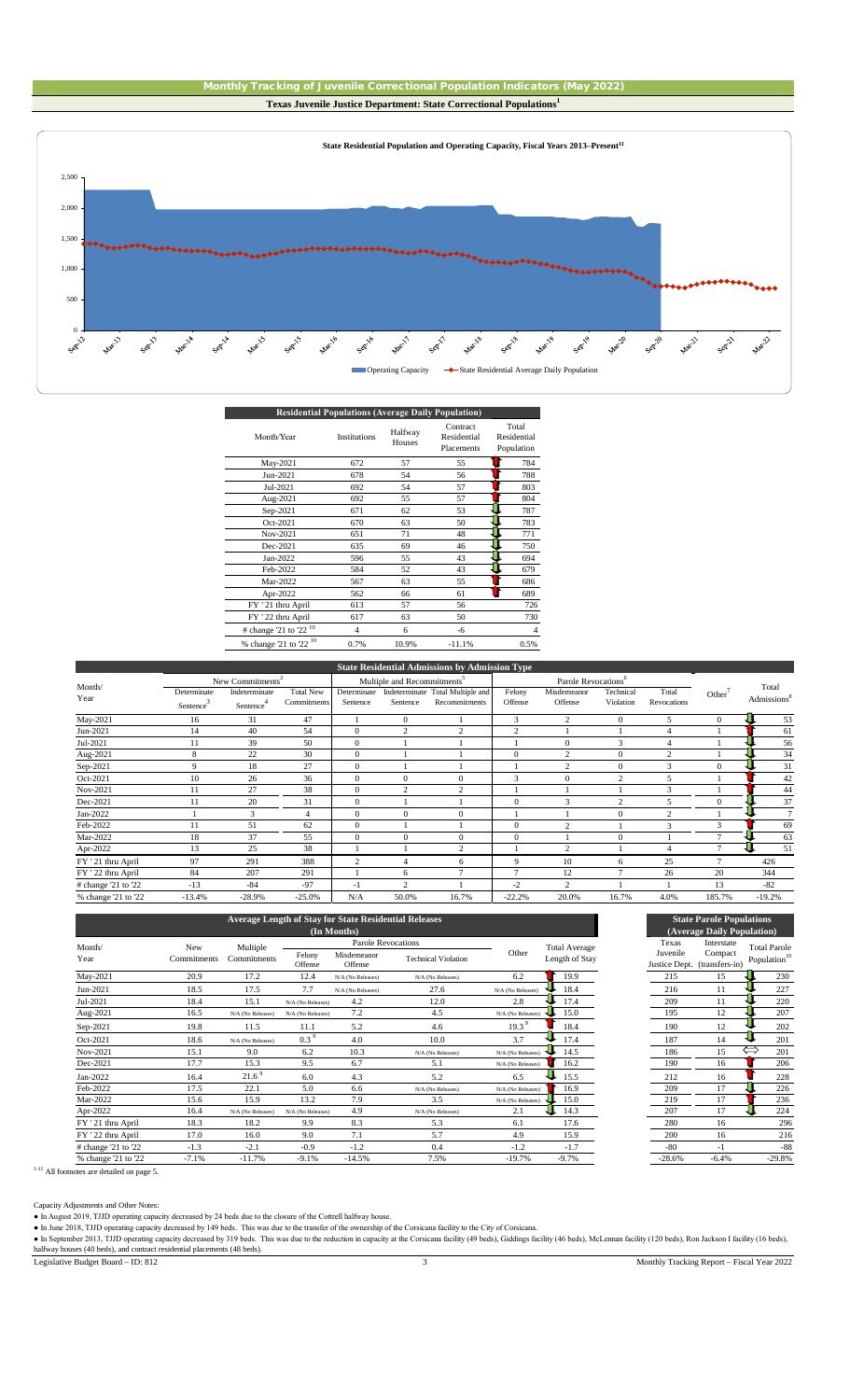#### Juvenile Probation Department Supervision Population Indicators (May 2022) **Texas Juvenile Justice Department: Juvenile Probation Department Supervision Populations**

| Formal Referrals to Juvenile Probation Department by Offense Type <sup>1</sup> |                   |                            |                           |                                                   |                    |  |  |  |
|--------------------------------------------------------------------------------|-------------------|----------------------------|---------------------------|---------------------------------------------------|--------------------|--|--|--|
| Month/Year                                                                     | Felony<br>Offense | Misdemeanor<br>Offense $2$ | Violation of<br>Probation | Conduct in<br>Need of<br>Supervision <sup>3</sup> | Total<br>Referrals |  |  |  |
| May-2021                                                                       | 1,125             | 1,359                      | 329                       | 186                                               | 2,999              |  |  |  |
| Jun-2021                                                                       | 1,012             | 1,108                      | 278                       | 168                                               | 2,566              |  |  |  |
| Jul-2021                                                                       | 829               | 887                        | 247                       | 159                                               | 2,122              |  |  |  |
| Aug-2021                                                                       | 947               | 1,002                      | 258                       | 162                                               | 2,369              |  |  |  |
| Sep-2021                                                                       | 1,173             | 1,404                      | 351                       | 196                                               | 3,124              |  |  |  |
| Oct-2021                                                                       | 1,368             | 1,645                      | 311                       | 196                                               | 3,520              |  |  |  |
| Nov-2021                                                                       | 1,275             | 1,645                      | 313                       | 179                                               | 3,412              |  |  |  |
| Dec-2021                                                                       | 1,287             | 1,664                      | 308                       | 176                                               | 3,435              |  |  |  |
| Jan-2022                                                                       | 1,203             | 1,475                      | 283                       | 156                                               | 3,117              |  |  |  |
| Feb-2022                                                                       | 1,426             | 1,610                      | 299                       | 160                                               | 3,495              |  |  |  |
| Mar-2022                                                                       | 1,658             | 1,891                      | 382                       | 203                                               | 4,134              |  |  |  |
| Apr-2022                                                                       | 1,608             | 1,872                      | 327                       | 196                                               | 4,003              |  |  |  |
| FY ' 21 thru April                                                             | 7,688             | 8,347                      | 2,276                     | 1,201                                             | 19,512             |  |  |  |
| FY ' 22 thru April                                                             | 10,998            | 13,206                     | 2,574                     | 1,462                                             | 28,240             |  |  |  |
| # change 21 to 22                                                              | 3,310             | 4,859                      | 298                       | 261                                               | 8,728              |  |  |  |
| % change '21 to '22                                                            | 43.1%             | 58.2%                      | 13.1%                     | 21.7%                                             | 44.7%              |  |  |  |





Quarter/Year Certified to Adult Court TJJD Residential Adjudicated Probation Supervisory Dismissed Total<br>
Caution Dismissed Disposition Dispositions Quarter  $3, FY21$  (Ma 2021 - May 2021) 30 150 2,120 2,302 1,442 2,637 **8**,681 Quarter 4, FY21 (Jun. 2021 - Aug2021) 40 158 1,980 1,401 2,358 7,943 Quarter 1, FY22 (Sept. 2021 - Nov. 2021) 26 130 1,873 2,207 1,500 2,205 1,941 Quarter 2, FY22 (Dec.<br>2021 - Feb. 2022) 2, 2021 - 2,504 1,620 2,129 **1** 8,237 **Dispositions by Disposition Type<sup>4</sup>** Deferred Prosecution 2,006 2,207 2,302 2,504

| <b>Supervision Populations by Supervision Type</b><br><b>Average Daily Population</b> |                                             |                         |                                                           |                       |                          |                          |                          |  |
|---------------------------------------------------------------------------------------|---------------------------------------------|-------------------------|-----------------------------------------------------------|-----------------------|--------------------------|--------------------------|--------------------------|--|
|                                                                                       |                                             | Supervisions            | Accompanying<br>Conditions of<br>Supervision <sup>5</sup> | Other                 |                          |                          |                          |  |
| Month/Year                                                                            | Conditional<br>Predispositio<br>$\mathbf n$ | Deferred<br>Prosecution | Adjudicated<br>Probation                                  | Total<br>Supervisions | Intensive<br>Supervision | Residential<br>Placement | Temporary<br>Supervision |  |
| Apr-2021                                                                              | 2,875                                       | 3.334                   | 6,585                                                     | 12,794                | 961                      | 994                      | 1,505                    |  |
| May-2021                                                                              | 2.963                                       | 3.499                   | 6.651                                                     | 13.114                | 946                      | 991                      | 1.571                    |  |
| Jun-2021                                                                              | 2,928                                       | 3,661                   | 6,632                                                     | 13,221                | 910                      | 994                      | 1,535                    |  |
| Jul-2021                                                                              | 2,764                                       | 3,774                   | 6,620                                                     | 13,158                | 866                      | 1,010                    | 1,508                    |  |
| Aug-2021                                                                              | 2,655                                       | 3.770                   | 6.631                                                     | 13.056                | 872                      | 972                      | 1,451                    |  |
| Sep-2021                                                                              | 2.705                                       | 3,664                   | 6,608                                                     | 12,977                | 910                      | 978                      | 1,464                    |  |
| Oct-2021                                                                              | 2,910                                       | 3.666                   | 6,581                                                     | 13.157                | 927                      | 983                      | 1,561                    |  |
| Nov-2021                                                                              | 3,071                                       | 3.800                   | 6,683                                                     | 13,554                | 932                      | 992                      | 1,636                    |  |
| Dec-2021                                                                              | 3,300                                       | 3,929                   | 6,742                                                     | 13,971                | 933                      | 967                      | 1,725                    |  |
| Jan-2022                                                                              | 3,486                                       | 4.003                   | 6.713                                                     | 14,202                | 949                      | 911                      | 1.784                    |  |
| Feb-2022                                                                              | 3,567                                       | 4,206                   | 6.785                                                     | 14,558                | 964                      | 930                      | 1,816                    |  |
| Mar-2022                                                                              | 3,741                                       | 4,523                   | 6,885                                                     | 15,149                | 949                      | 972                      | 1,873                    |  |

| Juvenile Justice Alternative Education Program (JJAEP): Mandatory Students <sup>6</sup> |                                             |                  |       |                                      |  |  |  |  |  |
|-----------------------------------------------------------------------------------------|---------------------------------------------|------------------|-------|--------------------------------------|--|--|--|--|--|
| Month/Year                                                                              | <b>Total Participants</b><br>(End of Month) | <b>Additions</b> | Exits | <b>Mandatory Attendance</b><br>Days' |  |  |  |  |  |
| Apr-2021                                                                                | 292                                         | 64               | 61    | 4,681                                |  |  |  |  |  |
| May-2021                                                                                | 298                                         | 68               | 66    | 4,498                                |  |  |  |  |  |
| Jun-2021                                                                                | 88                                          | 2                | 24    | 829                                  |  |  |  |  |  |
| Jun-2021<br>(summer school)                                                             | 41                                          | 6                | 19    | 674                                  |  |  |  |  |  |
| Jul-2021<br>(summer school)                                                             | $\overline{c}$                              | $\Omega$         |       | 7                                    |  |  |  |  |  |
| Aug-2021                                                                                | 252                                         | 59               | 71    | 2,335                                |  |  |  |  |  |
| Sep-2021                                                                                | 344                                         | 124              | 40    | 4,790                                |  |  |  |  |  |
| Oct-2021                                                                                | 453                                         | 168              | 53    | 6,042                                |  |  |  |  |  |
| Nov-2021                                                                                | 548                                         | 179              | 84    | 6,911                                |  |  |  |  |  |
| Dec-2021                                                                                | 583                                         | 93               | 57    | 6,090                                |  |  |  |  |  |
| Jan-2022                                                                                | 644                                         | 180              | 120   | 8,373                                |  |  |  |  |  |
| Feb-2022                                                                                | 703                                         | 146              | 92    | 9,070                                |  |  |  |  |  |
| March-2022                                                                              | 744                                         | 155              | 113   | 9,981                                |  |  |  |  |  |

1-9 All footnotes are detailed on page 5.

# 24,896 23,010 22,335 21,129 19,892 19,637 19,707 14,061 13,09  $2013$ 10,000 20,000 30,00 2013 2014 2015 2016 2017 2018 2019 2020 2021 **Fiscal Year Supervision Average Daily Populations, Fiscal Years 2013-21** Total Supervision<br>
Total Supervision<br>
Adjudicated Probation<br>
Adjudicated Probation<br>
Predisposition<br>
Adjudicated Probation<br>
Predisposition  $\longrightarrow$ Conditional Predisposition



Legislative Budget Board – ID: 812 4 Monthly Tracking Report – Fiscal Year 2022